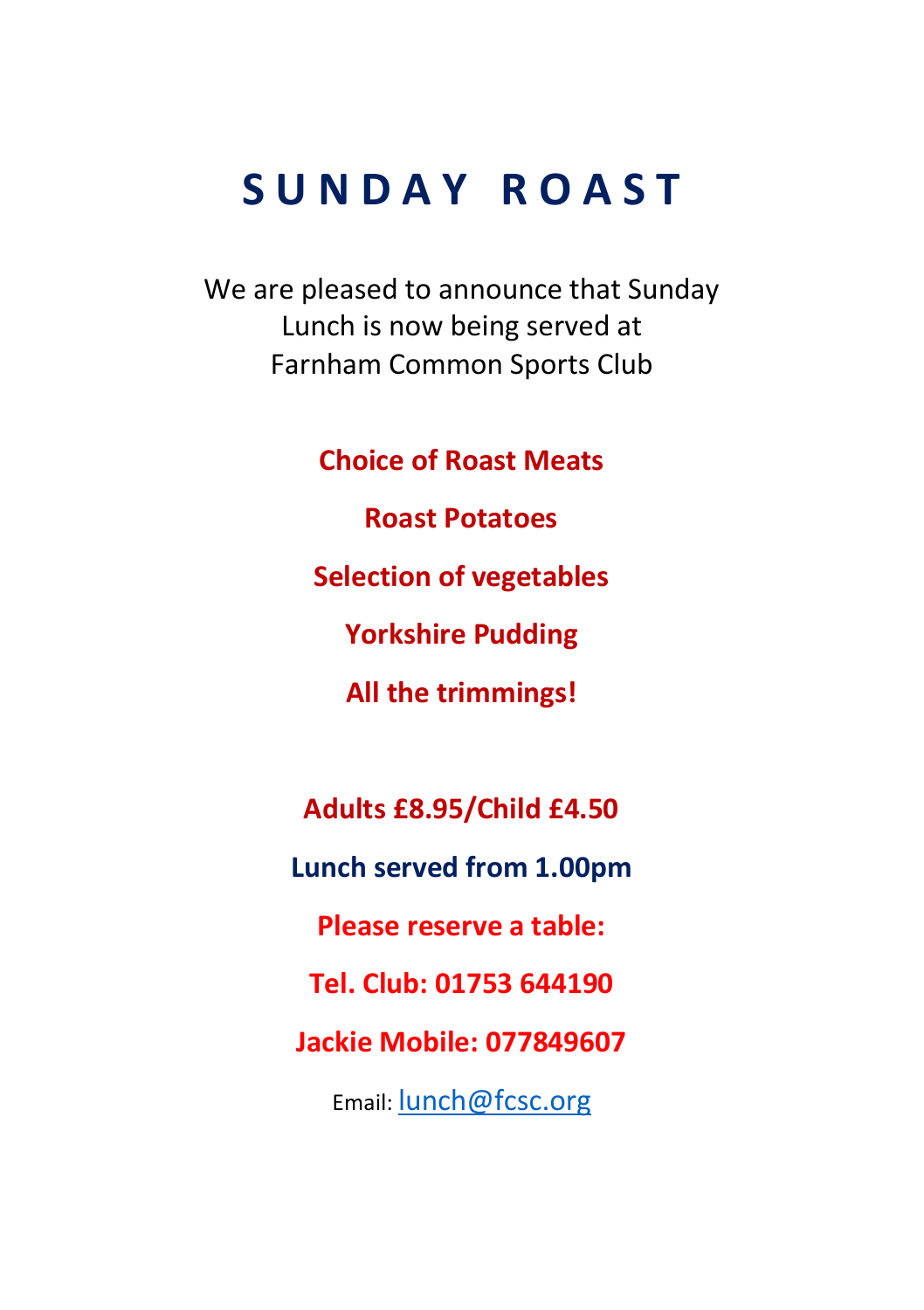## **B U R G E R S**

### **All burgers and sausages are served with side of chips and salad garnish Burgers are all 1/2lb**

#### **The Hat-trick - £7.95**

Beef burger, bacon & sausages served in a bun with salad and onions

#### **The Straight Ace - £5.95**

Beef burger served in a bun with salad and salsa

#### **The Classic Move - £6.50**

Beef burger served in a bun with cheese, salad and onions

#### **The Own Goal - £5.95**

Beef burger in a roll served with chilli sauce, garlic mayonnaise and onions. Diners consume this at their own risk!!

#### **The Short Corner - £6.50**

Beef burger and blue cheese served in a bun with onions

#### **The Serve & Volley - £6.95**

Beef burger, bacon cheese and onions served a bun with salad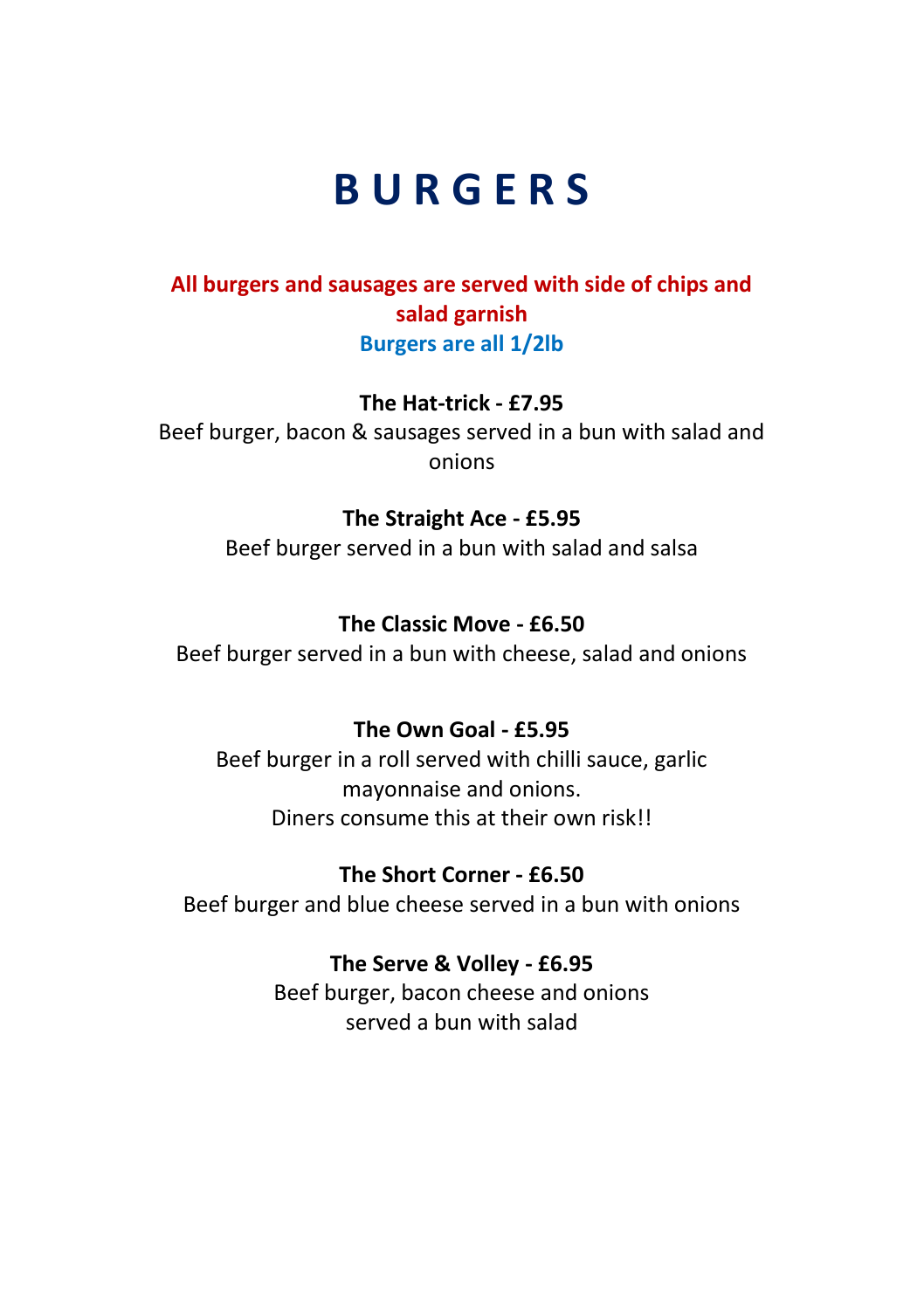#### **The Overseas Player - £6.95**

Seasoned chicken breast in a roll or a wrap with lettuce, guacamole, salsa and soured cream

#### **The Screamer - £6.95**

Seasoned chicken breast in a roll with hot chilli and peppers Not for the faint hearted!!

#### **The Howzat - £5.95**

Breaded Chicken burger with salad and mayonnaise in a bun

#### **The Line-out £5.25**

Jumbo Sausage in a roll served with onions and spicy salsa

**The Fine Edge – £4.50** Nice and Simple. Hot dog with onions in a roll

#### **The Conversion - £5.50** Vegetarian burger served with chips and salad

### **The Solo Run - £5.95**

Breaded Cod fillet in a Bun with lettuce and mayonnaise

## **ALL DAY BREAKFAST**

#### **Full English breakfast £6.95**

2 sausages, bacon, grilled tomatoes, 2 eggs, hash browns, mushrooms and baked beans And bread and butter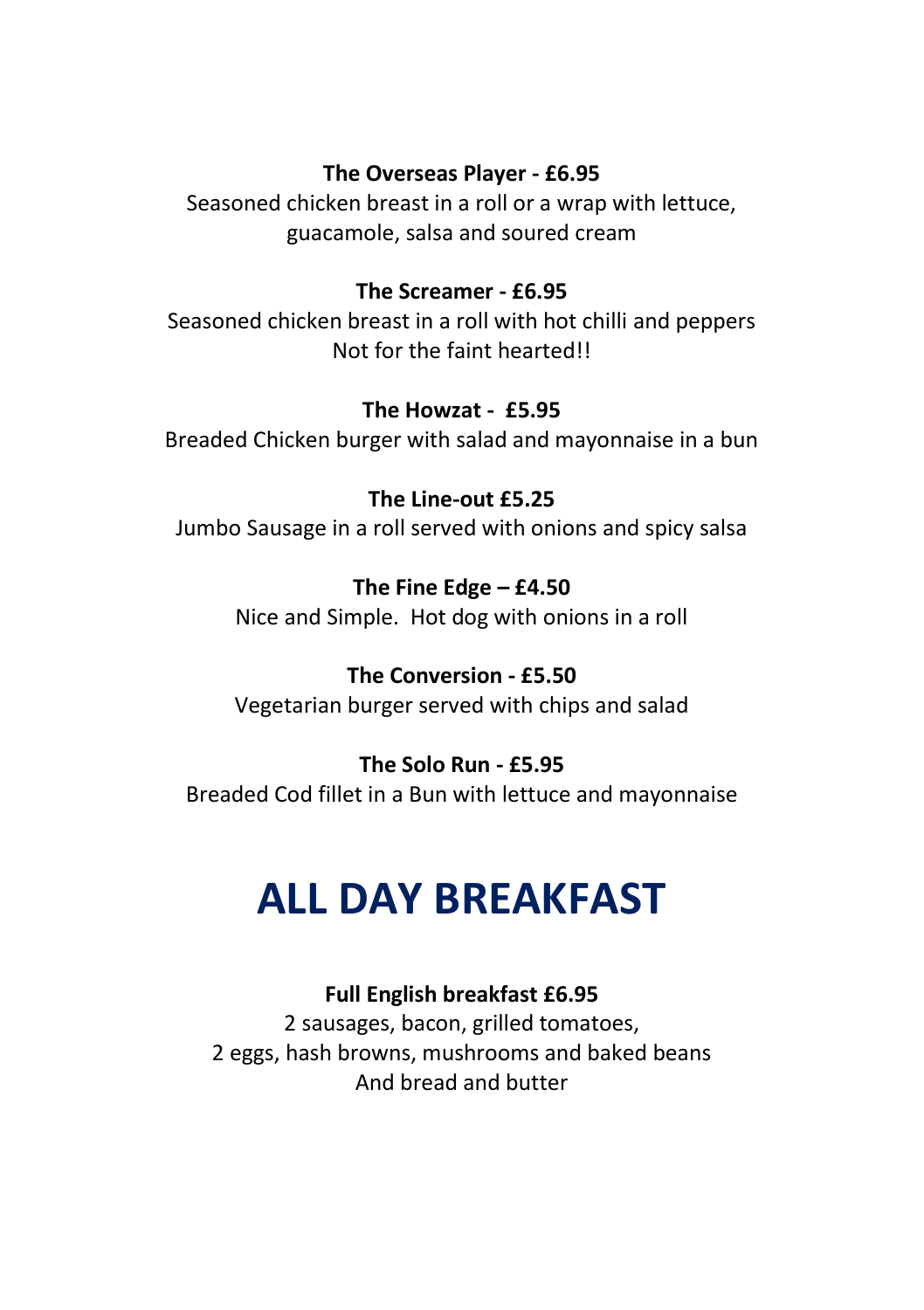## **B A R S N A C K S**

## **Chilli Nachos - £5.95**

Tortilla chips with Chilli Con Carne, cheese, guacamole, salsa and sour cream

## **Cheesy Nachos - £4.95**

Tortilla chips with melted cheese, guacamole, salsa and soured cream

## **Chilli Con Carne - £5.95**

Jackie's legendary chilli con carne served with rice

## **Scampi and Chips - £5.95**

Served with peas or beans

## **Chicken Nuggets and Chips - £5.75/£4.50**

Served with peas or beans

## **Sausage and Chips - £5.75/£4.50**

Served with peas or beans

## **Jumbo Chilli Dog - £5.50**

Served with onions and salad garnish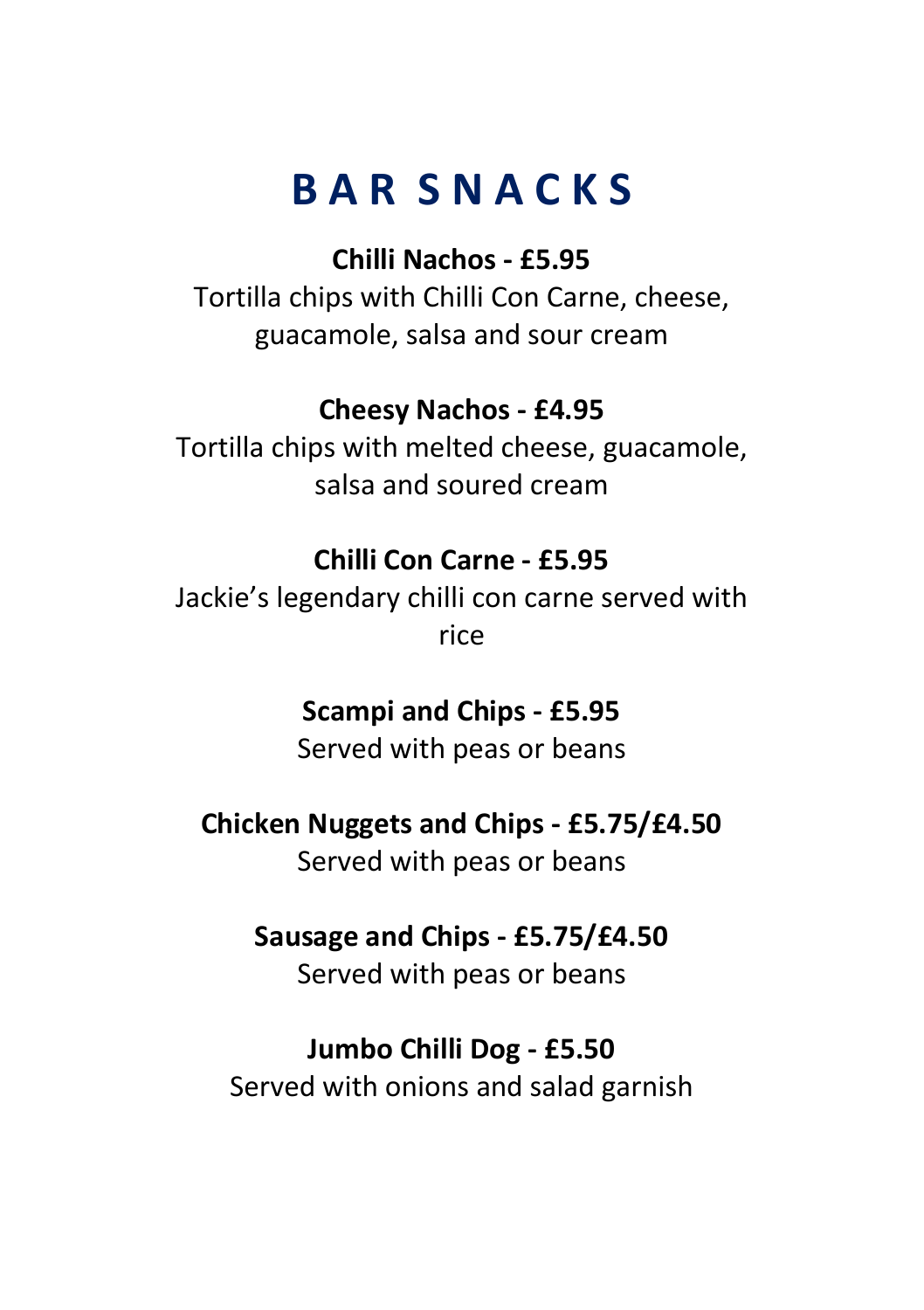## **Fajitas - £6.95**

Grilled Tex-Mex Chicken breast, mixed peppers, onions in a fajita sauce Served in a floured tortilla

### **Pulled Pork Bap - £6.95**

With apple sauce, salad and served with chips

## **Beer battered Fish and Chips - £6.95**

Served with mushy peas and pickled onion

## **Omelettes - £5.95**

Omelette of your choice served with chips

## **Jacket Potatoes - £5.50**

Served with salad garnish Choose from: Cheese, Coleslaw, Baked Beans, Tuna & Sweetcorn, Chilli con Carne, Chicken Tikka **Sandwiches/Toasted Sandwiches - £3.00 On white or wholemeal bread** Cheese, Ham, Egg Mayo, Tuna Mayo, Sausage, Bacon, BLT, Bacon, Brie & Cranberry, Corned Beef, Chicken Tikka, Coronation Chicken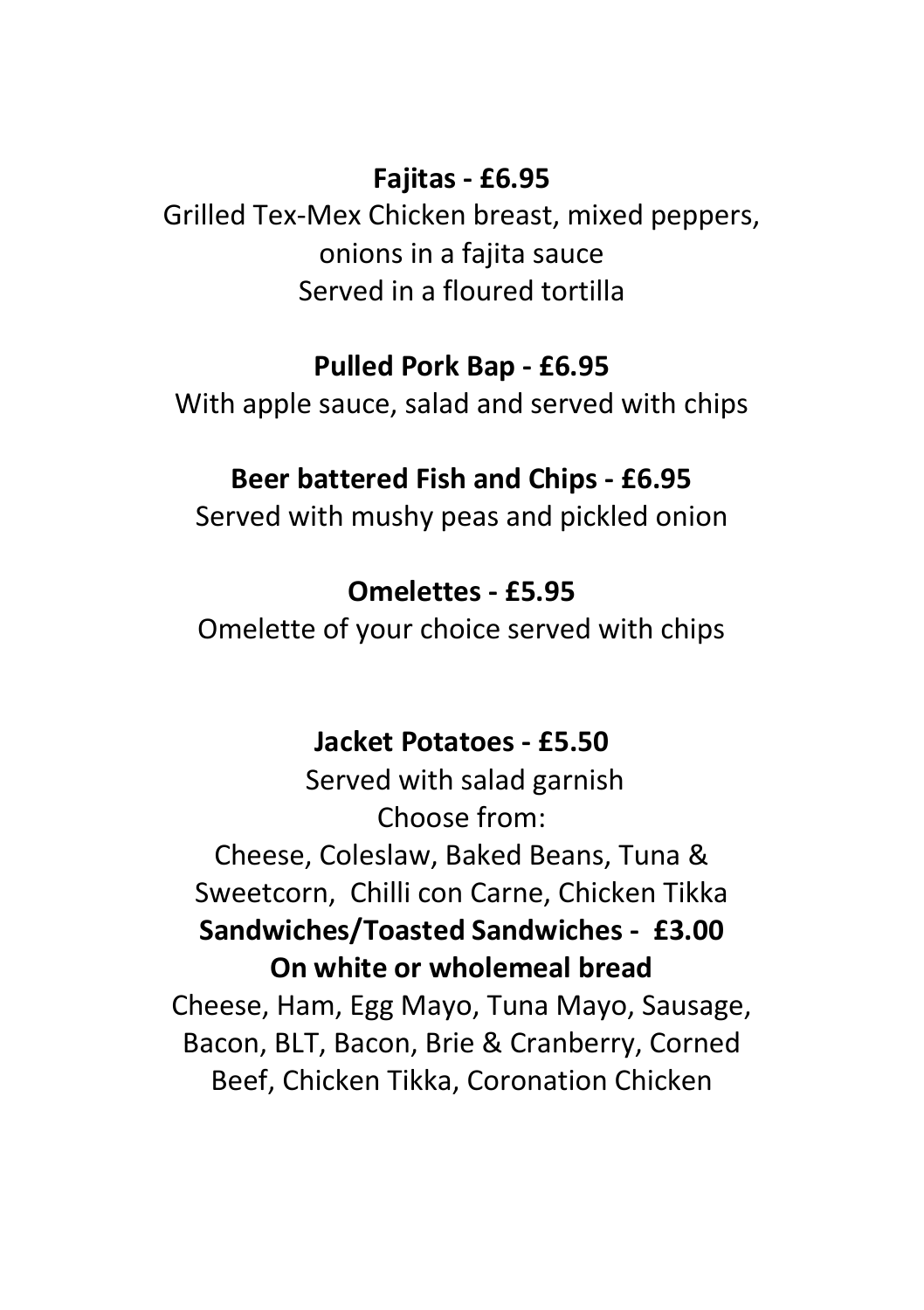### **WRAPS - £4.95**

Sheek Kebab, Salad, onion, Garlic Mayo, Mint yoghurt & chilli sauce Prosciutto Ham, Cream cheese, Rocket & Sundried Tomatoes Chicken Tikka, Lettuce, Mango chutney & mint sauce

### **YORKIE WRAPS -£6.95**

Roast Beef Roast Chicken With peas and chips

## **H O T D R I N K S**

**Tea - £1.50 Plain Coffee - £1.50 Cappuccino - £2.00 Latte - £2.00 Latte with marshmallows £2.50 Hot Chocolate £2.00**